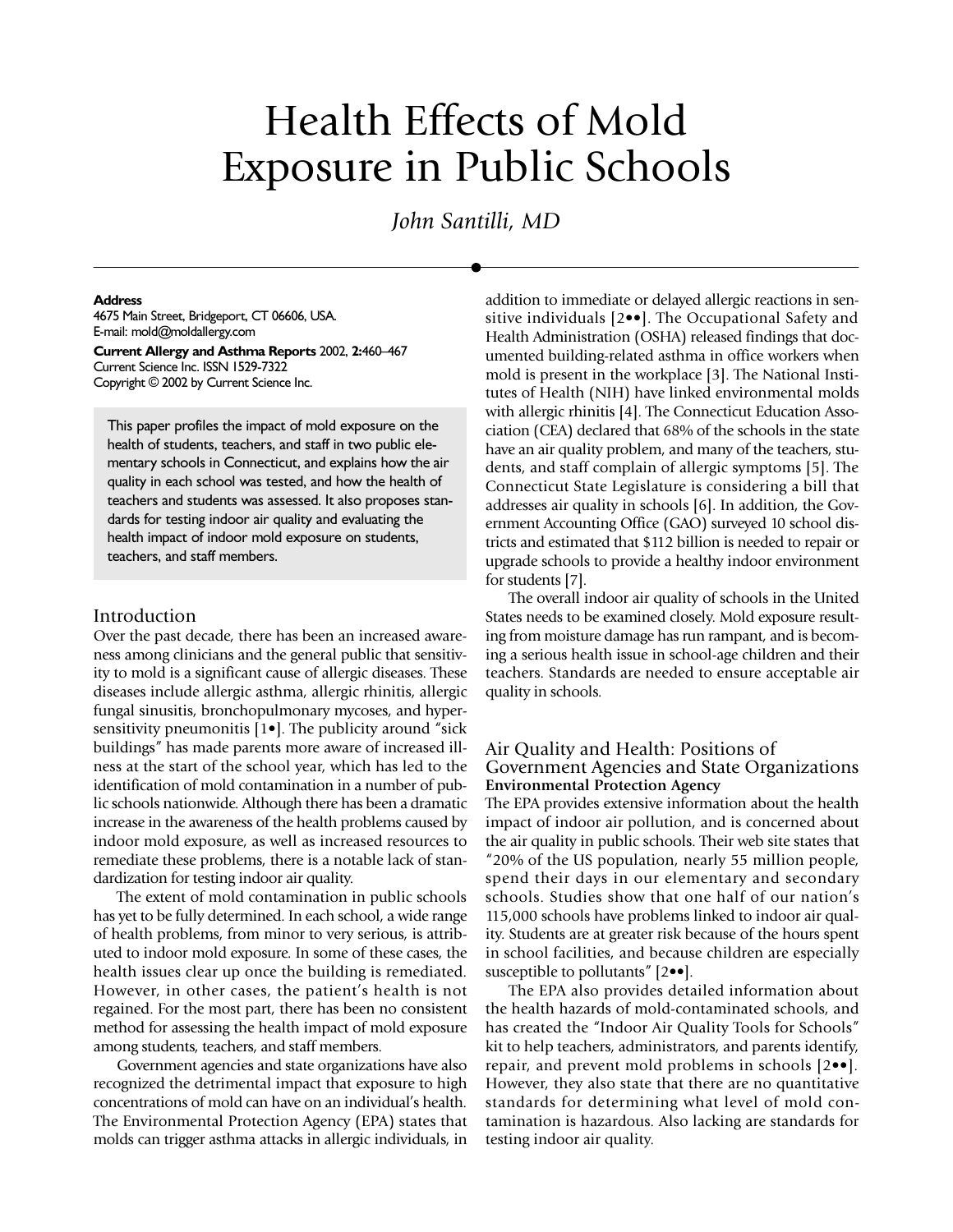# **Occupational Safety and Health Administration**

The Occupational Safety and Health Administration is committed to providing information about indoor air quality. Microbial contamination of building structures, furnishings, and HVAC system components contribute to poor indoor air quality problems. Their web site states that building-related illnesses can result in serious disease and death, and provides links to the EPA web site for information about mold clean up. OSHA believes that molds can cause skin irritation, in addition to having negative pulmonary, cardiovascular, nervous system, reproductive, and cancer-causing effects [3].

#### **National Institutes of Health**

The NIH recognizes the negative health impact of mold, and that grass, weeds, and molds, along with pollens from trees, are a chief cause of seasonal allergic rhinitis. Their web site also links to the EPA web site [4].

#### **Connecticut Education Association**

The winter 2001–2002 edition of the CEA's publication *Schoolhouse News* points out that one child in 10 in Connecticut has asthma (a 75%–100% increase over the past 10 years), and 68% of schools in the state have an air quality problem. Many teachers state-wide complain of asthma, chronic sinusitis and runny nose, shortness of breath, cough, inflammation of the vocal chords, headaches, and vertigo occurring or worsening while at work [5].

#### **Connecticut State Legislature**

A bill has been raised by the Connecticut State Legislature (HB House Bill No. 5039) that, if passed, will provide assistance and direction to school districts to improve the quality of air in school buildings [6].

#### **Government Accounting Office**

In a 1995 report, the GAO surveyed 10,000 schools and site-visited 10 school districts. On the basis of their estimates, \$112 billion is needed to repair or upgrade schools to a good, overall condition. One third of the schools, serving 14 million pupils nationwide, reported needing extensive repair or replacement. Sixty percent of schools reported at least one major feature, such as plumbing, in disrepair. More than half the schools reported at least one unsatisfactory environmental condition; many facilities are substandard and need major repairs due to leaking roofs, plumbing problems, and inadequate heating systems [7].

## The Medical Literature **Molds**

Fungi are able to invade human tissue and can cause inflammatory reactions, especially in immunocompromised individuals [1•]. Current research has shown substantial evidence that exposure to fungi contributes to

the development and severity of asthma, allergic rhinitis, and atopic dermatitis in sensitized individuals. It has also demonstrated the relationship between increased spore counts in an environment and the presence of allergic symptoms [8••]. One study by Downs *et al.* [9] showed results that suggest *Alternaria* allergens contribute to severe asthma in areas with high fungal exposure. A study of children 8 to 18 years of age found that asthma symptom scores increased by 10% to 30% for every increase of 1000 spores/ $m<sup>3</sup>$  in the environment [10].

In certain circumstances, molds produce mycotoxins; many symptoms and human health effects (including mucous membrane irritation, skin rash, nausea, immune system suppression, acute or chronic liver damage, acute or chronic central nervous damage, endocrine effects, and cancer) have been attributed to inhalation of these mycotoxins. Although more studies are needed to provide a clear picture of the negative health effects of mycotoxins, it is clearly prudent to avoid them [2••].

Some volatile compounds produced by molds, known as microbial volatile organic compounds (mVOCs), are released directly into the air. They have a strong or unpleasant odor. Exposure has been linked to headaches, nasal irritation, and nausea [8••].

Irritation from the physical presence of bio-aerosols or exposure to mVOCs released by molds has been demonstrated. Respiratory effects include rhinitis, asthma, allergies, and hypersensitivity diseases. Building-related asthma has been documented in office workers. Reported cardiovascular effects following exposure to bio-aerosols can manifest as chest pain; nervous system effects manifest as headaches, blurred vision, and impaired judgment. Development of cancer in susceptible people is possible after exposure to certain types of toxogenic fungi and mycotoxins. Considering the carcinogenicity of many fungal toxins, an examination of the risk of chronic inhalation exposure appears justified [2••].

#### **Children and schools**

A study by Savilahti *et al.* [11] determined whether exposure to molds resulting from moisture damage in a school affected the health of the children. The authors concluded that moisture damage and exposure to molds increased the indoor air problems of schools, and affected the respiratory health of children.

A subsequent study, also by Savilahti *et al.* [12], assessed the occurrence of IgE sensitization in patients exposed to schools in which there was visible water damage, mold contamination, and complaints of respiratory and skin symptoms. The study revealed elevated IgE values among exposed children, and occurrence of new allergic disease after children started at an infected school. The IgE values indicated a possible relationship between exposure to microorganisms and IgE sensitization. The study concluded that exposure to spores, toxins, and other metabolites of molds may have complex results with unknown immunogenic effects that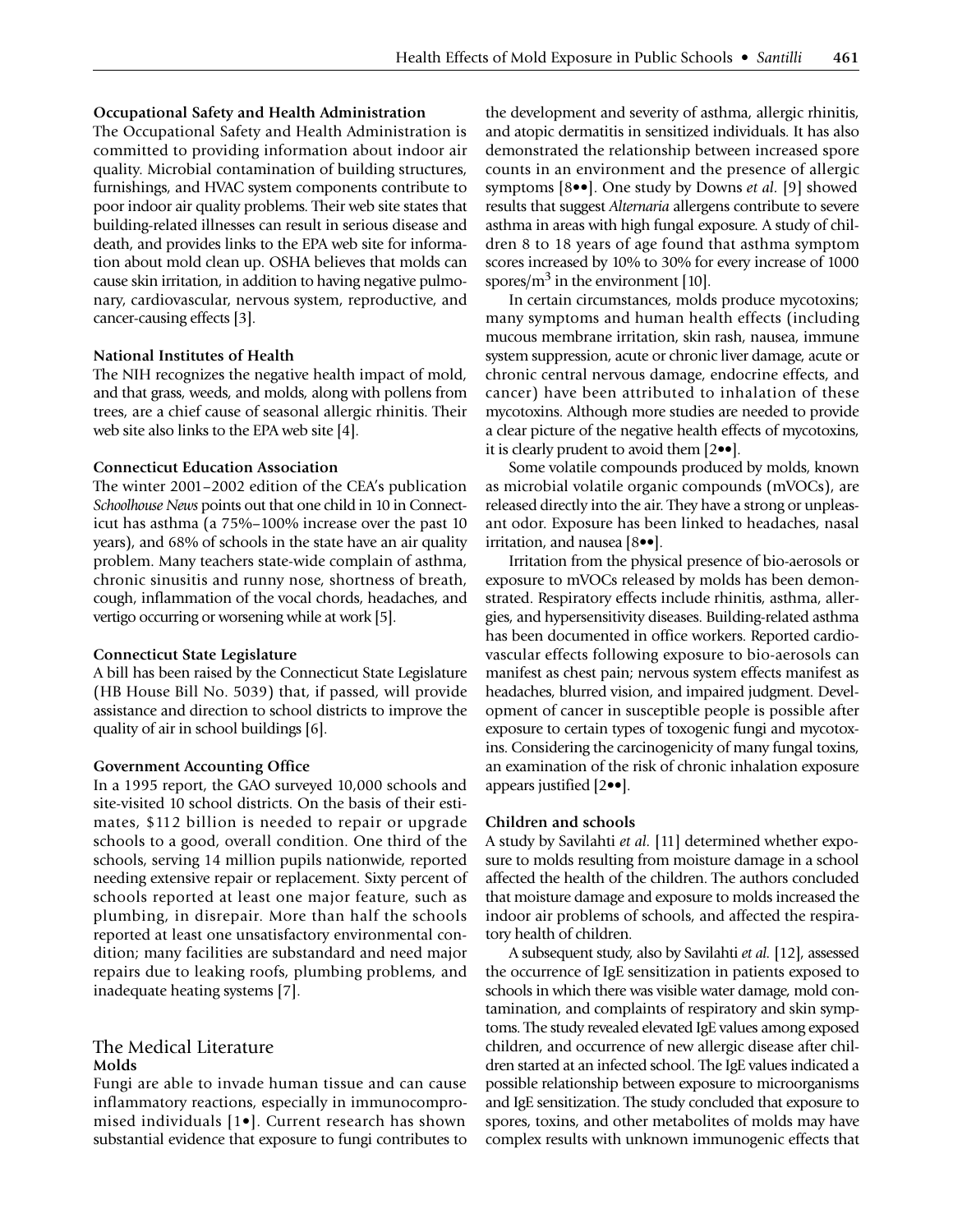may act as a nonspecific trigger for allergic sensitization, leading to the development of atopy.

Taskinen *et al*. [13] validate the studies by Savilahti *et al.* [11,12] by concluding that there was evidence of an association between mold contamination and moisture problems in a school building, and the occurrence of respiratory infections, repeated wheezing, and prolonged cough in school children.

# Air Quality Testing **Methods**

Air quality testing is central to assessing fungal allergens in an indoor environment. The popular Burkard volumetric spore trap (Burkard Scientific, Uxbridge, UK) has long been used to determine outdoor pollen and mold counts. Although it provides equally accurate indoor mold counts, its size ( $\sim$  35 lb) and expense ( $\sim$  \$4000) make it impractical for public schools to use.

The Allergenco MK-3 (Allergenco/Blewstone, San Antonio, TX) is a newer model volumetric spore trap. In a current publication, Portnoy *et al.* [14•] compared the Burkard and the Allergenco MK-3 volumetric collectors; their collection characteristics were comparable. At a cost of approximately \$1100, the Allergenco MK-3 was found to be more versatile and portable due to its size  $({\sim} 4 \text{ lb})$ , and therefore, was ideal for indoor testing. The Air-O-Cell Cassette (SKC, Eighty Four, PA) is another volumetric sampler. Although we have not seen data that compare it with the Burkard or Allergenco, it seems to provide comparable results.

Fungal exposure can also be determined by cultures. An Andersen Sampler (Thermo Andersen, Smyrna, GA) is a popular way to collect indoor air samples, from which fungus is grown on culture media and quantified as colony-forming units per cubic meter (cfu/m<sup>3</sup>) of air sampled [1•].

## **Evaluation**

Missing from the EPA "Indoor Air Quality Tools for Schools" kit and other similar resources is a proven method to quantify indoor air quality. The EPA suggests a visible mold inspection and checking for moldy odors. Although this will identify many mold contamination problems, it is highly subjective, and lacks the scientific basis that many school boards may need before embarking on an expensive remediation program.

With decades of outdoor air sampling data, there are widely accepted categories of mold and pollen exposure, ranging from healthy levels to levels that will create health problems in sensitive individuals. Local news stations regularly provide the outdoor pollen and mold counts, and categorize them as low, medium, or high. There are now accepted definitions for indoor air quality. In a recent study by Bush and Portnoy [8••], an unhealthy indoor environment was defined as a volumetric mold contamination count greater than 1000 spores/ $m<sup>3</sup>$ .

For fungal cultures, Etzel [15•] states that acceptable levels for airborne fungi are approximately 200 cfu/m<sup>3</sup>. This is exclusive of toxigenic fungi, which are considered unacceptable in indoor air in any amount.

# **Mycotoxins**

In a recent study, Jarvis [16] reported increasing evidence of health risks associated with damp buildings and homes in which high levels of microbes are found. Evidence is accumulating that certain toxogenic molds are a risk for human health through inhalation exposure. *Stachybotrys chartarum* (*atra*) is considered one of the more serious threats to people living and working in water-damaged buildings. This mold has a long history of causing animal toxicoses. In recent years, it has been associated with infant pulmonary hemosiderosis, resulting from exposure to spores of this fungus in the home. *S. atra* produces a variety of potent toxins and immunosuppressants, including a novel class of diterpenes (atranoens) of unusual structure. More research is needed to determine the impact on health resulting from inhalation of these mold spores.

According to Hussein and Brased [17], mycotoxins are secondary metabolites of mold that result in illnesses in humans. Aflatoxins, ochratoxins, trichothecenes, zearelenone, fumonisins, tremorgenic toxins, and ergot alkaloids are the mycotoxins of greatest importance. Some molds are capable of producing more than one mycotoxin, and some mycotoxins are produced by more than one fungal species.

According to a recent paper by Etzel [18], there are approximately 400 known mycotoxins. Exposure can occur through ingestion, inhalation, and dermal contact. The most potent mycotoxin is aflatoxin  $B_1$ , which is produced by *Aspergillus flavus* and *A. parasiticus*. Aflatoxin exposure, in addition to chronic effects, can sometimes result in acute aflatoxicosis with vomiting, abdominal pain, hepatitis, and death. The study further revealed that *Fusarium* and *Stachybotrys* species produce mycotoxins called trichothecenes, which can produce alimentary toxic aleukia when ingested by humans. *S. chartarum* (*atra*) spores, which grow on any cellulose product in the presence of water, are disseminated into indoor air when the fungus is disturbed. Trichothecenes have been proven to suppress the immune system, and can lead to increased susceptibility to a variety of infectious diseases.

# Schools Studied **Methods**

For the two schools profiled here, air quality was tested across the school building, and the health of the students, faculty, and staff was evaluated. A validated questionnaire was used to measure allergic symptoms in teachers in order to obtain a quantitative assessment of symptoms in unhealthy environments. The total scores on the questionnaire range from 0 (no symptoms) to 125 (very severe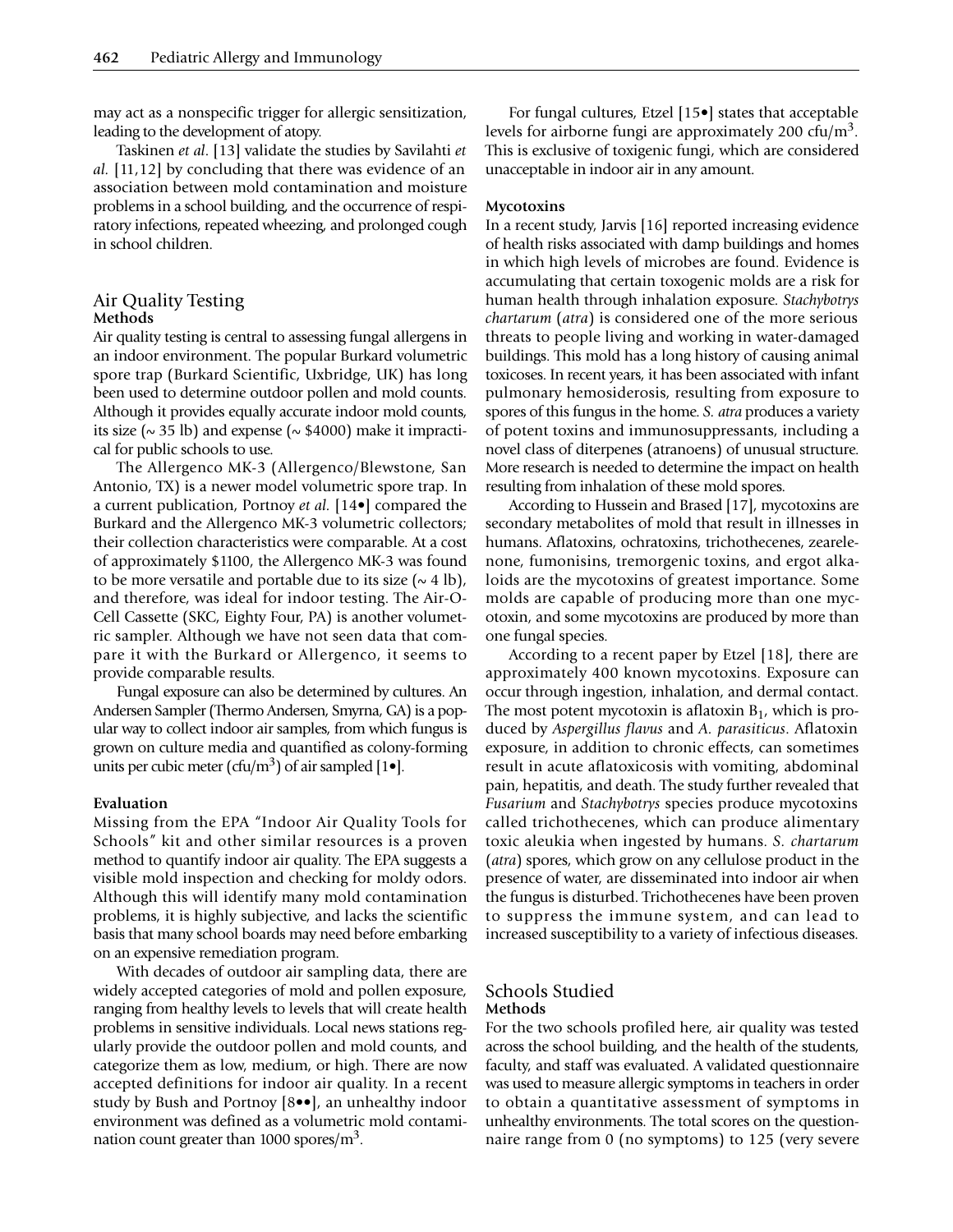| <b>Patient</b>        |    | At height<br>Before illness of symptoms Currently |    |
|-----------------------|----|---------------------------------------------------|----|
| Teacher #1            | 40 | 85                                                | 63 |
| Teacher #2            | 19 | <b>119</b>                                        | 89 |
| Custodial<br>employee |    | 74                                                | 63 |

**Table 1. Questionnaire scores for McKinley Elementary School**

symptoms). For a typical allergic patient, scores before treatment generally range from 45 to 50 [19,20].

#### **McKinley Elementary School**

McKinley Elementary School (Fairfield, CT) is a school of 450 students, ages 5 to 11. It was built in the 1930s, with an addition built in the 1950s. Over the past 15 years, there have been numerous complaints of illnesses, both usual and unusual in nature, from students and faculty. During the 1999 to 2000 school year, the school nurse documented all symptoms that were reported to her. She stated that approximately 40% of the students, teachers, and staff reported the following symptoms: fatigue, dizziness, postnasal drip, sinus headache and pressure, nasal blockage, skin rashes, earache, eye itching and burning, sore throat, wheezing, sneezing, chest tightness, and green or yellow nasal mucus [21].

Twelve teachers were evaluated, and three representative cases are discussed here in detail. A Special Education teacher with a history of mild-to-moderate asthma and allergic rhinitis had been teaching at McKinley Elementary School since 1991. Her initial symptoms included burning eyes, chronic cough, headaches, fatigue, and irritability. These symptoms progressed to debilitating fatigue, severe vertigo, hair loss, and ocular migraines. As the school year progressed, her symptoms and overall health worsened. She was forced to leave teaching in November 1998 on medical leave; she has been away from the school now for more than 4 years and has still not regained her health (Table 1).

Another teacher with a history of allergic rhinitis, asthma, and sinusitis became extremely ill after working for the first 2 months of the 2000 to 2001 school year. While teaching at McKinley, she suffered from moderate to severe allergic reactions. Her symptoms included postnasal drip, cough, eye symptoms, wheezing, fatigue, sore throat, sinus pain, urticaria, and facial rashes. She also experienced severe asthma attacks that required trips to the emergency room. She was out of work 2 weeks in October 2000. When she returned, McKinley had been closed and she was moved to a different school. She experienced a severe facial rash when she was exposed to her supplies from McKinley (Table 1).

In September 2000, a custodial employee was involved in the removal of the mold-infested carpets, and assisted in the initial clean up. He developed a severe cough and was diagnosed by a pulmonologist with asthma and reactive airway disease. He was diagnosed in August 2001 with chronic sinusitis and allergic rhinitis. His symptoms included shortness of breath, wheezing, visual problems, hemoptysis, and the inability to concentrate. He was forced to stop working in July 2001 due to failing health, and began seeing a psychiatrist in October 2001 for depression. He is unable to work, and reports that he has seen a little improvement since leaving the school (Table 1).

## **Testing of McKinley School**

The initial testing of McKinley Elementary School occurred when a student developed asthma 1 month after school opened in September 2000; the student's parents insisted that it be environmentally tested.

On October 2, 2000, OSHA performed biologic sampling at McKinley. OSHA testers collected fungal cultures using the Andersen sampler and found that the total quantity of colony-forming units in approximately 70% of the indoor sampling exceeded the total quantity of colony-forming units in the outdoor sampling. However, all the indoor samples exceeded 200  $\text{ctu/m}^3$ . The testing also revealed that the total quantity of colony-forming units found in the indoor sample collected from the faculty room was three times greater than the total quantity of colony-forming units found in the outdoor ambient air sample (Fig. 1).

Several types of molds were detected in the indoor samples that were not detected in the outside sample, suggesting potential sources of contamination inside the school. The five molds found indoors that were not found outdoors are *Alternaria*, *Boytrytis*, *Curvularia*, *Epicoccum*, and *Stachybotyrus*. Molds that were found outdoors and indoors included *Aspergillus*, *Cladosporium,* and *Penicillium*; the levels of *Aspergillus* and *Penicillium* were higher in some of the indoor rooms than outdoors. *Fusarium* was found outdoors but not indoors.

On November 5, 2000, Turner Environmental (Concord, NH) tested several rooms in McKinley by using an Air-O-Cell Cassette for volumetric spore counts. The count in one room was 53,000 spores/ $m<sup>3</sup>$ . This is high for any indoor environment, and was much higher than other rooms tested in the school (Fig. 2).

## **Discussion**

Mold exposure clearly has a negative impact on health, particularly in atopic patients. More than 40% of the students, teachers, and staff at McKinley Elementary School reported various symptoms, many of which have not been alleviated even though their exposure has ended.

Most of the public schools in Connecticut were built in the 1960s and 1970s. Many (including McKinley) were built on wetlands, with flat roofs that tended to leak. Over the years, carpets have been installed to cut down on noise and cover floors with asbestos tiles. It is not surprising that McKinley Elementary School became contaminated with mold. What has been surprising to the town is that the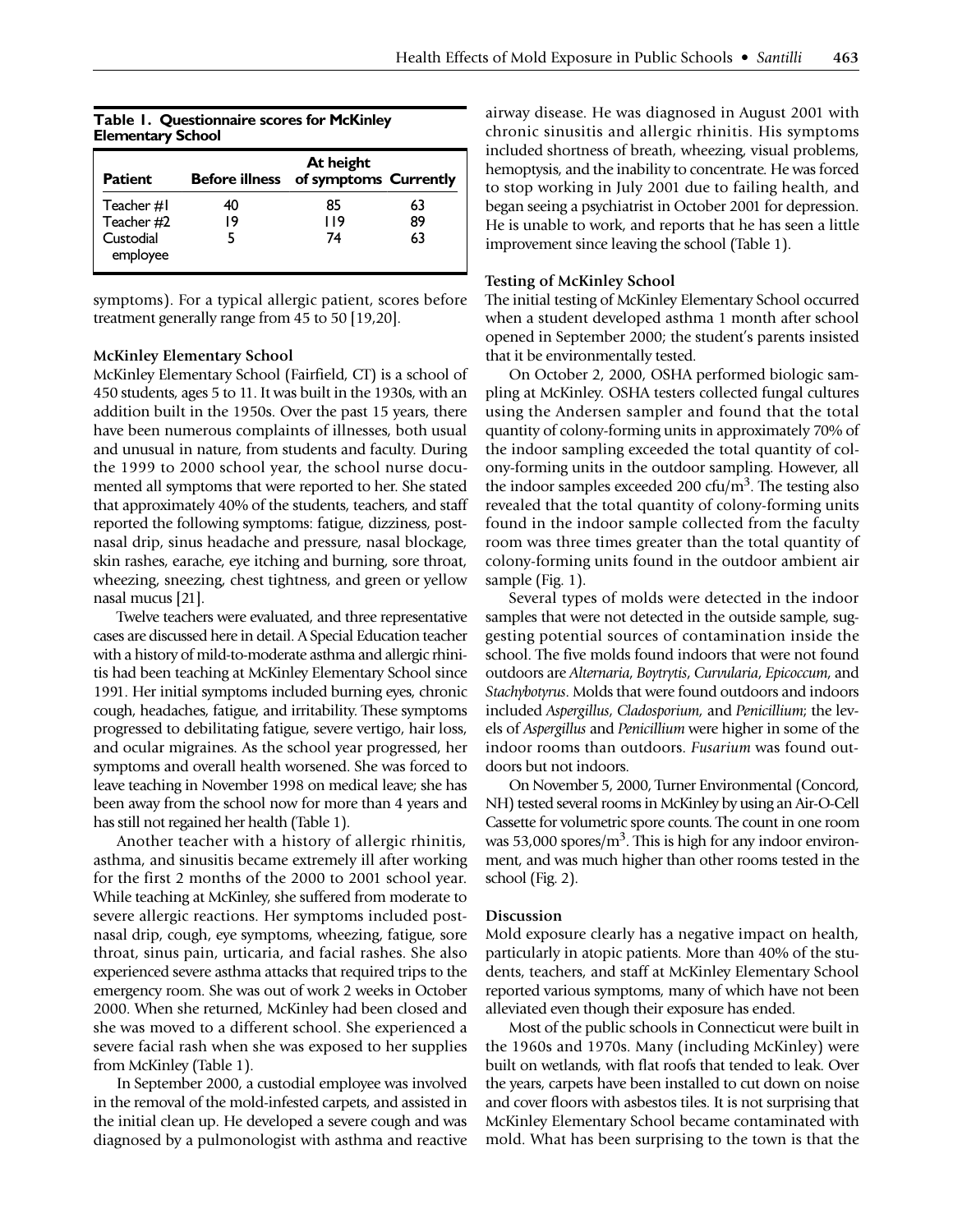

**Figure 1.** Air quality results for McKinley Elementary School, October 2, 2000. (*Data from* the Occupational Safety and Health Administration.)

contamination is so extensive that the school must be razed and rebuilt at a cost of \$21 million.

The Occupational Safety and Health Administration did not define the extent of the problem and did not instruct the Board of Education in Fairfield on how to remediate the school, so the Board began remediation while school was in session. The parents and teachers became outraged that the remediation was taking place during school hours, exposing their children to even higher levels of mold. With the help of the media, the parents were able to get the school closed and the children moved to different schools. The Board of Education was also forced to perform further evaluations of the school.

#### **John F. Kennedy Elementary School**

A patient with allergic rhinitis and recurrent sinusitis suspected that a mold problem at her work environment may be contributing to her illnesses; she was a teacher at John F. Kennedy Elementary School (Milford, CT). The school was tested on January 11, 2001, using the Allergenco MK-3, and was found to be mold-contaminated (Fig. 3). A validated questionnaire was offered to the teachers in the school, 52% of whom responded (Table 2).

Three case reports of two teachers and one student at JFK Elementary School are discussed. Some of their symptoms are clearly allergic in nature and some may be attributed to mycotoxin exposure (Table 3).

The first teacher began to experience sinus pressure, headaches, dizziness and vision change, rashes, diarrhea,



**Figure 2.** Total mold spore counts for McKinley Elementary School, November 5, 2000. (*Data from* Turner Environmental, Concord, NH.)

constipation, and eczema. In December 2000, she was diagnosed with scleroderma; in February 2002, she was confined to her home. She has been at home ever since, and the scleroderma has improved by approximately 25%. Her allergy-related symptoms are listed in Table 3.

A healthy 12-year-old boy who was a student in the above teacher's class began to suffer from headaches, colds, fatigue, achy joints, chest pains, Raynaud's disease, and pneumonia during the 2000 to 2001 school year. In January 2001 he was diagnosed with scleroderma. He was homebound-tutored beginning in March 2002, and has seen improvement in his scleroderma since leaving the school. His allergy-related symptoms are found in Table 3.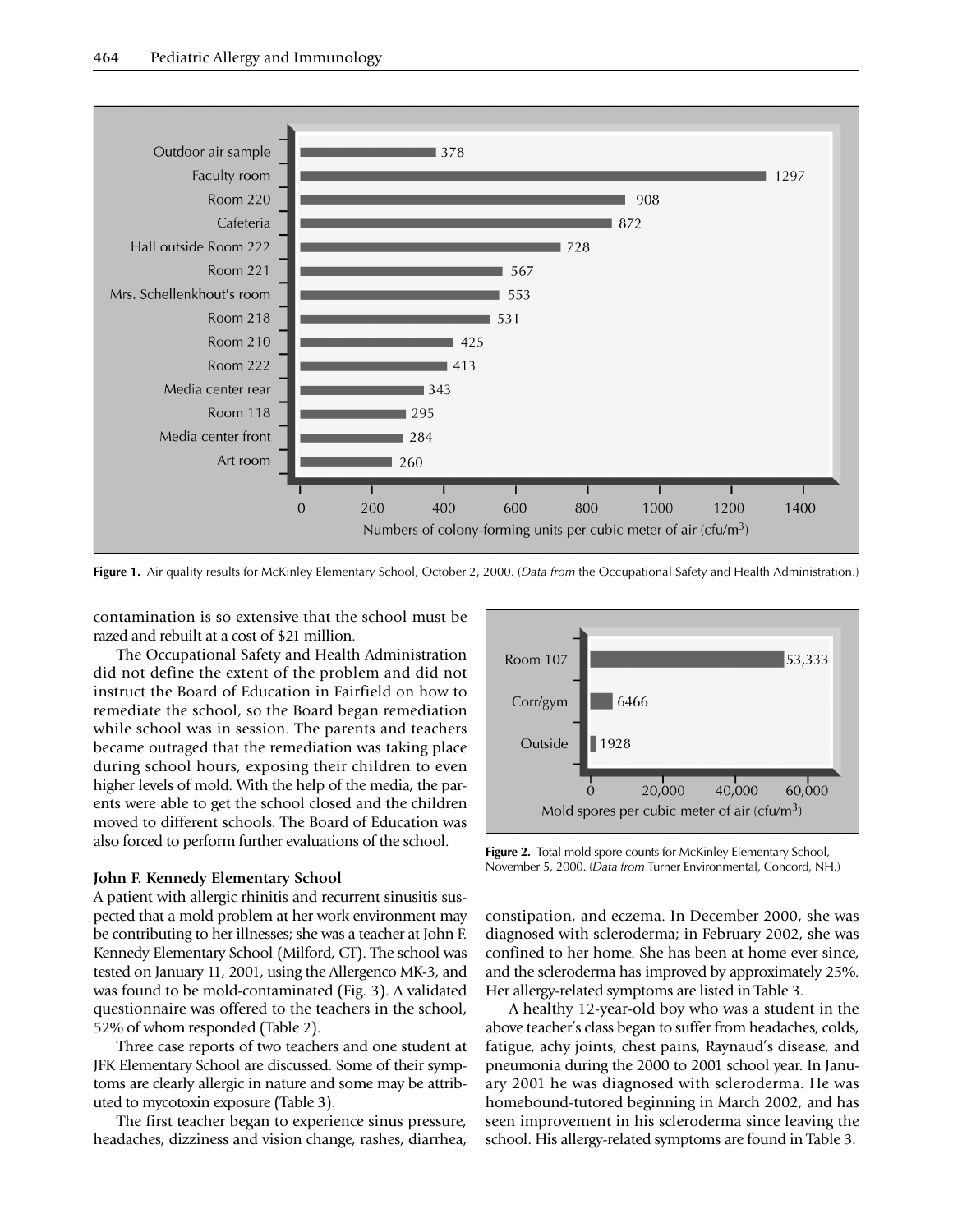

**Figure 3.** Total mold spore count for John F. Kennedy Elementary School, January 11, 2001.

The second teacher at JFK Elementary School had been sick for 3 years while working at the school. Her symptoms ranged from headaches, raspy voice, dizziness, watery and itchy eyes, congestion due to multiple sinus infections, nausea, rashes, and abdominal cramping. She was skin test-positive to molds (*Aspergillus*, *Penicillium*, *Candida*, and *Alternaria*) and dust mites. She avoided the building for 1 week in December 2001 and her symptoms improved significantly, but when she returned to the school, her symptoms returned within 24 hours. She took a 2-week leave and again began to improve. Upon return, her classroom was changed and she continued to work in the same building until March, when she developed a severe rash while spending several hours in the school library (Table 3).

#### **Discussion**

The school was evaluated and found to have a mold problem, and is being remediated. Ceiling tiles and carpeting are being removed and the roof is being repaired, at a total cost of more than \$600,000.

The first two cases deal with a serious health issue. Scleroderma (systemic sclerosis) is a generalized disorder of connective tissue characterized by fibrosis of the skin and distinctive involvement of internal organs (usually the heart, lungs, kidney, and gastrointestinal tract). The accumulation of extracellular matrix causes a chronic and disabling condition. The etiology and pathogenesis of this disorder is unknown, affecting approximately four times as many women as men. Scleroderma is diagnosed worldwide and affects all racial groups. Although all age groups may be affected, its onset is most often between the ages of 30 and 50 years. Reports of familial occurrences are uncommon, and most cases occur sporadically without propensity for season, occupation, geographic location, or socioeconomic status. Only a weak association links the pathogenesis of scleroderma to exposure to environmental toxins. There are approximately 300,000 cases of scleroderma in the United States, with approximately two to 20

| <b>Symptom</b>         | Respondents with symptom, % |
|------------------------|-----------------------------|
| Sinus headache         | 88                          |
| Postnasal drip         | 79                          |
| Sore throat            | 75                          |
| Fatigue                | 67                          |
| Nasal blockage         | 67                          |
| Sneezing               | 63                          |
| Green mucus            | 63                          |
| Eye symptoms           | 54                          |
| Coughing               | 54                          |
| Phlegm                 | 54                          |
| <b>Irritability</b>    | 50                          |
| Eye burning            | 50                          |
| Skin itching           | 46                          |
| Clear mucus            | 46                          |
| Watery eyes            | 46                          |
| <b>Dizziness</b>       | 42                          |
| Trouble sleeping       | 38                          |
| Loss of sense of smell | 38                          |
| Ear aches              | 38                          |
| Wheezing               | 29                          |
| Snoring                | 25                          |
| Shortness of breath    | 25                          |
| Chest tightness        | 21                          |
| Chest pain             | 4                           |

**Table 2. Results of a validated questionnaire given to teachers at John F. Kennedy Elementary School**

new cases per million individuals reported annually. There are approximately 2500 new cases diagnosed in a given year; therefore, the data suggest that scleroderma remains an uncommon disorder.

Recently, our practice recognized that two individuals who had been evaluated for a new onset of symptoms consistent with an allergic disorder had also recently been diagnosed with scleroderma by a rheumatologist. It was noted that both of the individuals spent weekdays in the same elementary school classroom, recently identified as having an unacceptable concentration of certain mold spores. Given the circumstances, we concluded that further statistical investigation was warranted.

Conservatively, we estimated that there are 10 new cases of scleroderma per million  $(10^6)$  individuals per year (or one new case per  $10<sup>5</sup>$  individuals per year). Statistical analysis would suggest that the probability of two individuals being diagnosed with scleroderma from the same classroom of 30 individuals, regardless of age, sex, race, or region, is exceedingly rare. The probability that a specific combination of mutually exclusive (one person cannot both "have" and "not have" a disease), independent events will occur can be determined by using the binomial distribution, a method of calculating probability when there are only two possible outcomes, such as "healthy" or "unhealthy." The binomial coefficient, derived from the binomial theorem and Pascal's triangle, is represented as *n*Ck, where  $n = 30$  (total number of individuals) and  $k = 2$ (total number of times the specific event occurred).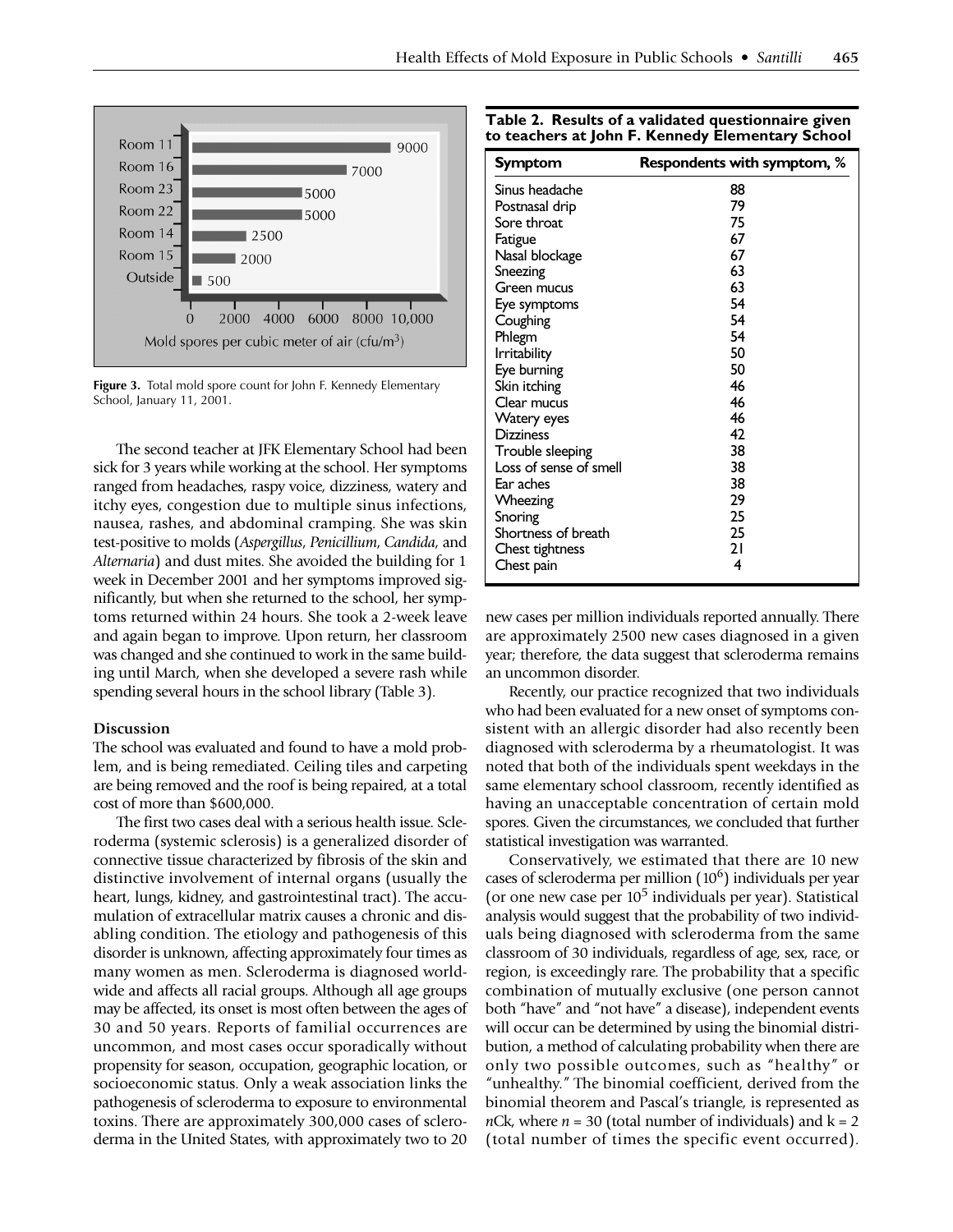| <b>Patient</b> | <b>Before illness</b> | At height of<br>symptoms | Currently |
|----------------|-----------------------|--------------------------|-----------|
| Teacher #1     |                       | 31                       |           |
| Teacher #2     |                       | 88                       |           |
| Student #1     |                       | つつ                       |           |

**Table 3. Questionnaire scores for John F. Kennedy Elementary School**

Mathematic computation using this method determined that the probability (*P*) of this event occurring by chance was not likely (*P* < 0.000004). Where:

$$
P = {}_{k}C^{n} [(1/10^{5})^{2}] \times [(1 - 1/10^{5})^{28}]
$$
  
and 
$$
{}_{k}C^{n} = \frac{N!}{K! (N - K)!}
$$

$$
P = [(30!)/(30 - 2)!] \times [(1/10^{5})^{2}] \times [(1 - 1/10^{5})^{28}]
$$

The third case illustrates the effect of a mold-contaminated environment on an atopic individual. Her symptoms were typical of allergic reactions. When she was removed from the environment, she began to see significant improvements in her symptoms.

# Conclusions

Allergists are well suited to help in this area of increasing national concern because they are able to combine expertise in diagnosing and treating the symptoms that accompany mold exposure with expertise in testing and analyzing air quality. This combined experience enables us to set standards for evaluating the air quality in public schools.

Too many of the public school buildings in the United States are in unsatisfactory physical condition. All schools, especially those with carpeting or a history of water damage, should be tested annually for fungal contamination. Testing should be performed using volumetric air sampling because semiquantitative culture sampling alone does not give a true reflection of the extent of fungal contamination. However, this testing will not be effective without standards for evaluating the results. Unified standards need to be set: a building must be considered unhealthy if the indoor mold counts exceeds 1000 spores/ $m<sup>3</sup>$  of air.

Testing for total mold spore counts with the Allergenco MK-3 is an easy and inexpensive way to initially evaluate a mold-contaminated environment. If a problem is found, the next step should be an assessment of the environment using the Anderson Air Sampler. This will allow for more specific mold identification, especially for identifying *Aspergilius*, *Penicilium*, *Stachybotrys,* and other relevant molds. Additional

testing, if it becomes necessary, would include bulk sample testing, wall cavity testing, and carpet testing.

There should also be a consistent method for assessing the health impact of mold exposure among students, teachers, and staff, and to what extent these health problems are reversible. The validated Rhinitis Outcomes Questionnaire can effectively and inexpensively gather good data about the health impact of exposure to mold from students, teachers, and faculty.

# References and Recommended Reading

Papers of particular interest, published recently, have been highlighted as:

- Of importance
- •• Of major importance
- 1.• Dziadzio L, Bush RK: **Assessment and control of fungal allergens.** *Curr Allergy Asthma Rep* 2001, **1:**455–460.

This paper helps explain the role of fungi in allergic disease and how to control exposure, specifically for those with mold allergy.

2.•• **Environmental Protection Agency: Mold remediation in schools and commercial buildings.** http://www.epa.gov/iaq/ molds/index.html. Accessed May 14, 2002.

This web site provides extensive information about the health impact of mold in schools, along with specific instructions for detecting and remediating mold-infected buildings.

- 3. **Occupational Safety and Health Administration, US Department of Labor: Indoor air quality.** http://www.osha.gov/SLTC/ indoorairquality/index.html. Accessed May 14, 2002.
- 4. **National Institute of Allergy and Infectious Diseases: Mold allergy.** http://www.niaid.nih.gov/publications/allergens/ mold.htm. Accessed May 14, 2002.
- 5. **Connecticut Education Association: Schoolhouse News.**  http://www.cea.org/NewsDesk/SHN/index.html. Accessed May 14, 2002.
- 6. **Connecticut General Assembly: An act concerning indoor air quality in schools.** http://www.cga.state.ct.us/asp/cgabillstatus/ cgabillstatus.asp?selBillType=Bill&bill\_num=5039. Accessed May 14, 2002.
- 7. **The United States General Accounting Office: Indoor air quality. School facilities: America's schools report differing conditions. GAO Report #HEHS-96-103.** http://www.gao.gov/. Accessed May 14, 2002.
- 8.• Bush RK, Portnoy JM: **The role and abatement of fungal allergens in allergic diseases.** *J Allergy Clin Immunol* 2001, **107S:**430–440.

This paper demonstrates the value of quantitative indoor air sampling (*ie*, using the Allergenco), and sets the standard for an unhealthy indoor environment as volumetric mold contamination count greater than 1000 spores/ $m<sup>3</sup>$ .

- 9. Downs SH, Mitakakis TZ, Marks GB, *et al.*: **Clinical importance of Alternaria exposure in children.** *Am J Respir Crit Care Med*  2001, **164:**455–459.
- 10. Dales RE, Cakmak S, Burnett RT, *et al.*: **Influence of ambient fungal spores on emergency visits for asthma to a regional children's hospital.** *Am J Respir Crit Care Med* 2000, **162:**2087–2090.
- 11. Savilahti R, Uitti J, Laippala P, *et al.*: **Respiratory morbidity among children following renovation of a water-damaged school.** *Arch Environ Health* 2000, **55:**405–410.
- 12. Savilahti R, Uitti J, Roto P, *et al.*: **Increased prevalence of atopy among children exposed to mold in a school building.** *Allergy*  2001, **56:**175–179.
- 13. Taskinen T, Hyvarinen A, Meklin T, *et al.*: **Asthma and respiratory infections in school children with special reference to moisture and mold problems in the school.** *Acta Paediatr*  1999, **88:**1373–1379.